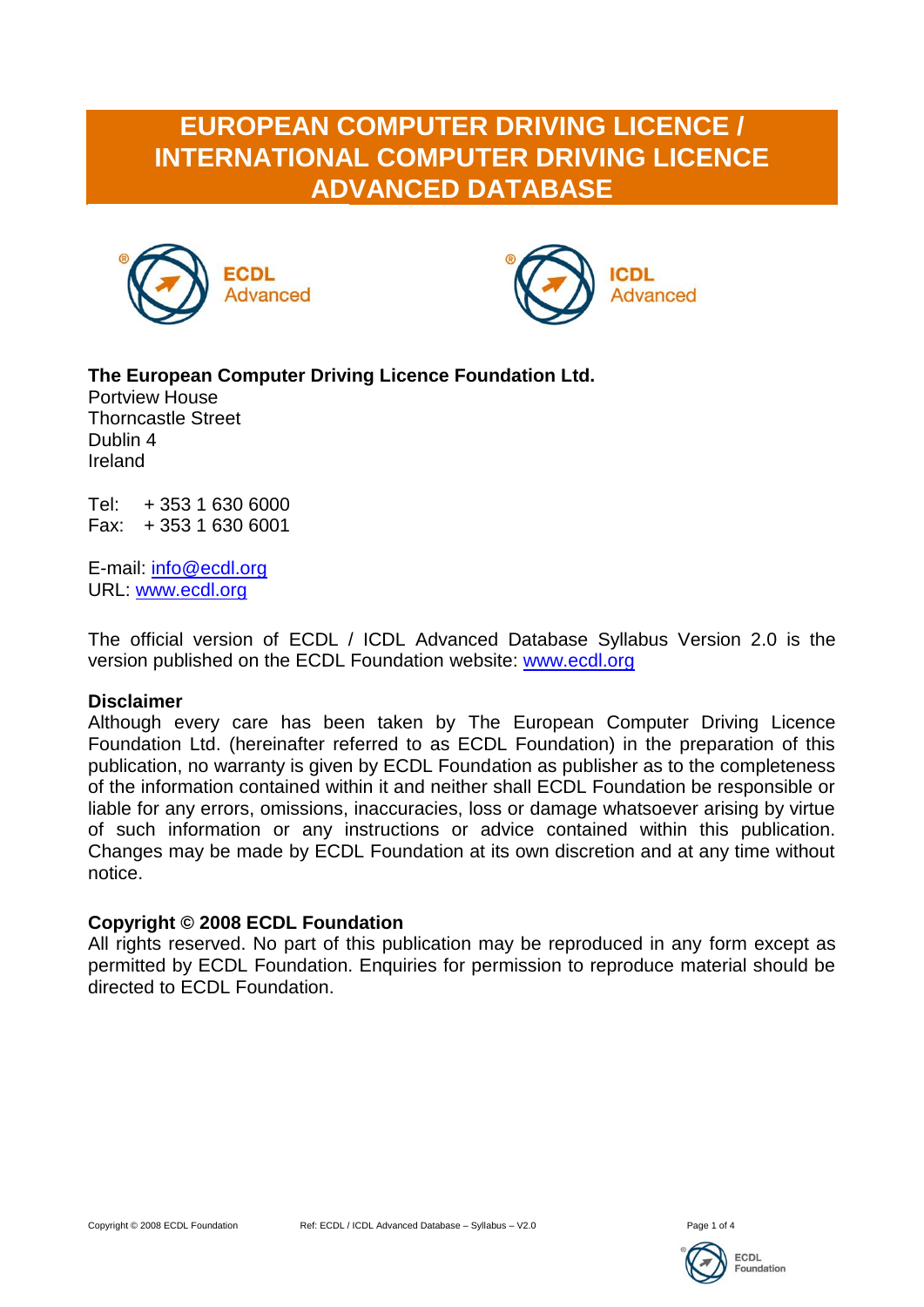## **Advanced Database (AM5)**

The following is the Syllabus for *Advanced Database*, which provides the basis for the module's theory and practice-based test. The Syllabus for AM5 is over and above the skills and knowledge contained within ECDL / ICDL Module 5, *Using Databases*. Advanced Database anticipates that the candidate has already acquired the skills and knowledge outlined in ECDL / ICDL Module 5.

#### **Module Goals**

**Advanced Database** requires the candidate to understand key database concepts and use a relational database application to create an advanced database structure and outputs.

The candidate shall be able to:

- Understand key concepts of database development and usage.
- Create a relational database using advanced table creation features and complex relationships between tables.
- Design and use queries to create a table, update, delete and append data. Refine queries using wildcards, parameters and calculations.
- Use controls and subforms to enhance forms and improve functionality.
- Create report controls to perform calculations. Create subreports and enhance report presentation.
- Enhance productivity by working with macros and use linking and importing features to integrate data.

| <b>CATEGORY</b>                          | <b>SKILL SET</b>                           | REF.      | <b>TASK ITEM</b>                                                                                                                                                                                                 |
|------------------------------------------|--------------------------------------------|-----------|------------------------------------------------------------------------------------------------------------------------------------------------------------------------------------------------------------------|
| <b>AM5.1 Database</b><br><b>Concepts</b> | AM5.1.1 Database<br>Development<br>and Use | AM5.1.1.1 | Know that different types of database<br>models exist like: hierarchical,<br>relational, object-oriented.                                                                                                        |
|                                          |                                            | AM5.1.1.2 | Know the life cycle stages of a<br>database: logical design, database<br>creation, data entry, data<br>maintenance, information retrieval.                                                                       |
|                                          |                                            | AM5.1.1.3 | Recognize common business<br>applications of databases like:<br>dynamic website, customer<br>relationship management systems,<br>enterprise resource planning<br>systems, website content<br>management systems. |
|                                          |                                            | AM5.1.1.4 | Know the term SQL (structured query<br>language) and understand its main<br>use in querying database content.                                                                                                    |
| AM5.2 Tables and<br><b>Relationships</b> | AM5.2.1 Fields/Columns                     | AM5.2.1.1 | Create, modify, delete a lookup in a<br>field/column.                                                                                                                                                            |

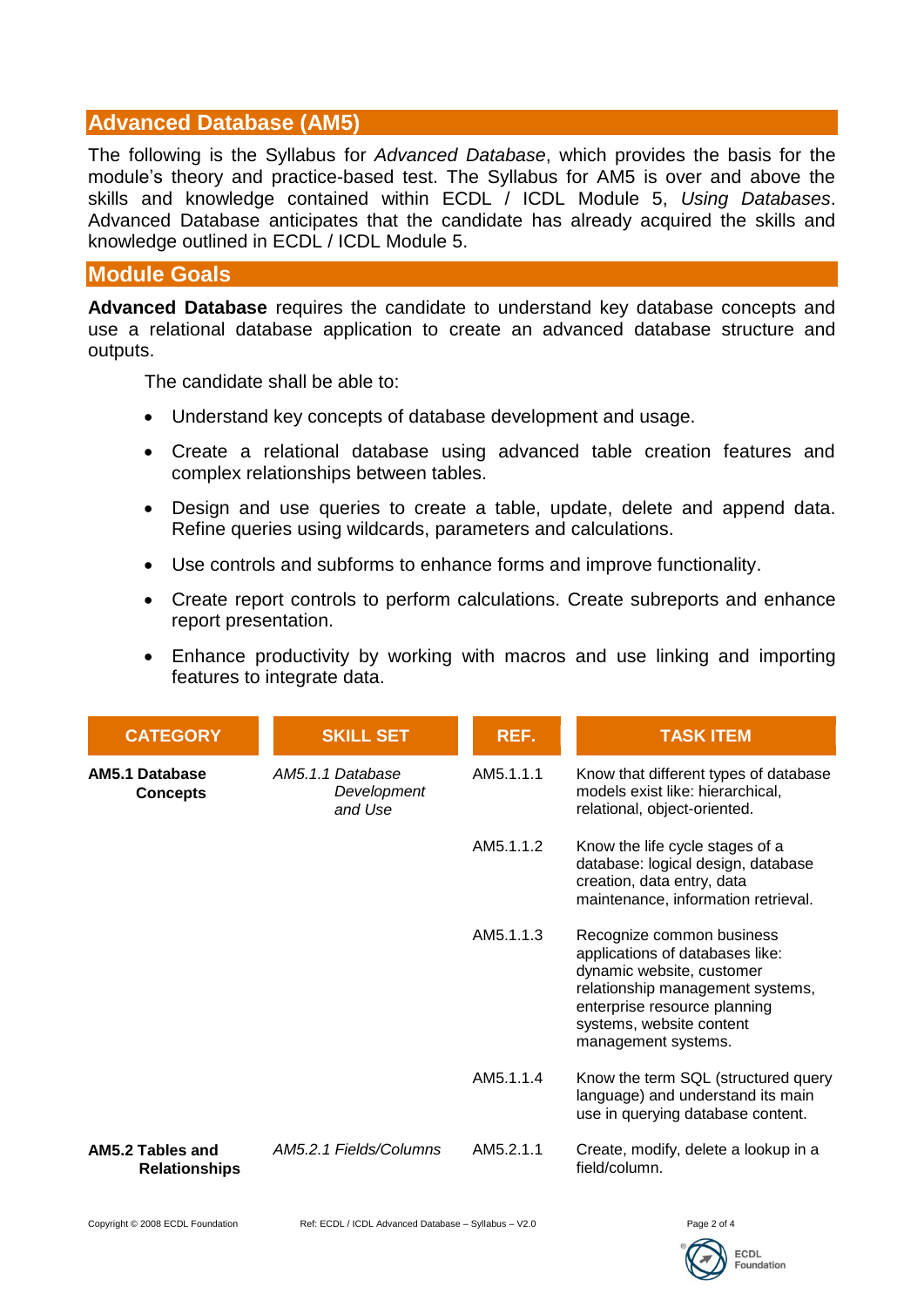| <b>CATEGORY</b>      | <b>SKILL SET</b>                   | REF.      | <b>TASK ITEM</b>                                                                    |
|----------------------|------------------------------------|-----------|-------------------------------------------------------------------------------------|
|                      | AM5.2.2 Relationships and<br>Joins | AM5.2.1.2 | Create, modify, delete an input mask<br>in a field/column.                          |
|                      |                                    | AM5.2.1.3 | Set data entry for a field/column:<br>required, not required.                       |
|                      |                                    | AM5.2.2.1 | Create, modify, delete a one-to-one,<br>one-to-many relationship between<br>tables. |
|                      |                                    | AM5.2.2.2 | Create, modify a many-to-many<br>relationship using a junction table.               |
|                      |                                    | AM5.2.2.3 | Apply referential integrity between<br>tables.                                      |
|                      |                                    | AM5.2.2.4 | Apply automatic update of related<br>fields.                                        |
|                      | AM5.3.1 Query Types                | AM5.2.2.5 | Apply automatic deletion of related<br>records.                                     |
|                      |                                    | AM5.2.2.6 | Apply, modify an inner join, outer join.                                            |
|                      |                                    | AM5.2.2.7 | Create, modify a subtract join.                                                     |
|                      |                                    | AM5.2.2.8 | Apply a self join.                                                                  |
| <b>AM5.3 Queries</b> |                                    | AM5.3.1.1 | Create, run a query to update data in<br>a table.                                   |
|                      |                                    | AM5.3.1.2 | Create, run a query to append<br>records to a table.                                |
|                      |                                    | AM5.3.1.3 | Create, run a query to delete records<br>in a table.                                |
|                      |                                    | AM5.3.1.4 | Create, run a query to save selected<br>data as a new table.                        |
|                      | AM5.3.2 Refining a Query           | AM5.3.1.5 | Create, run a crosstab query.                                                       |
|                      |                                    | AM5.3.1.6 | Create, run a query to show<br>duplicated records within a table.                   |
|                      |                                    | AM5.3.1.7 | Create, run a query to show<br>unmatched records in related tables.                 |
|                      |                                    | AM5.3.2.1 | Create, modify, run a one, two<br>variable parameter query.                         |
|                      |                                    | AM5.3.2.2 | Use wildcards in a query: $[$ ], $!, -, #$ .                                        |
|                      |                                    | AM5.3.2.3 | Show highest, lowest range of values<br>in a query.                                 |
|                      |                                    | AM5.3.2.4 | Create and name a calculated field<br>that performs arithmetic operations.          |